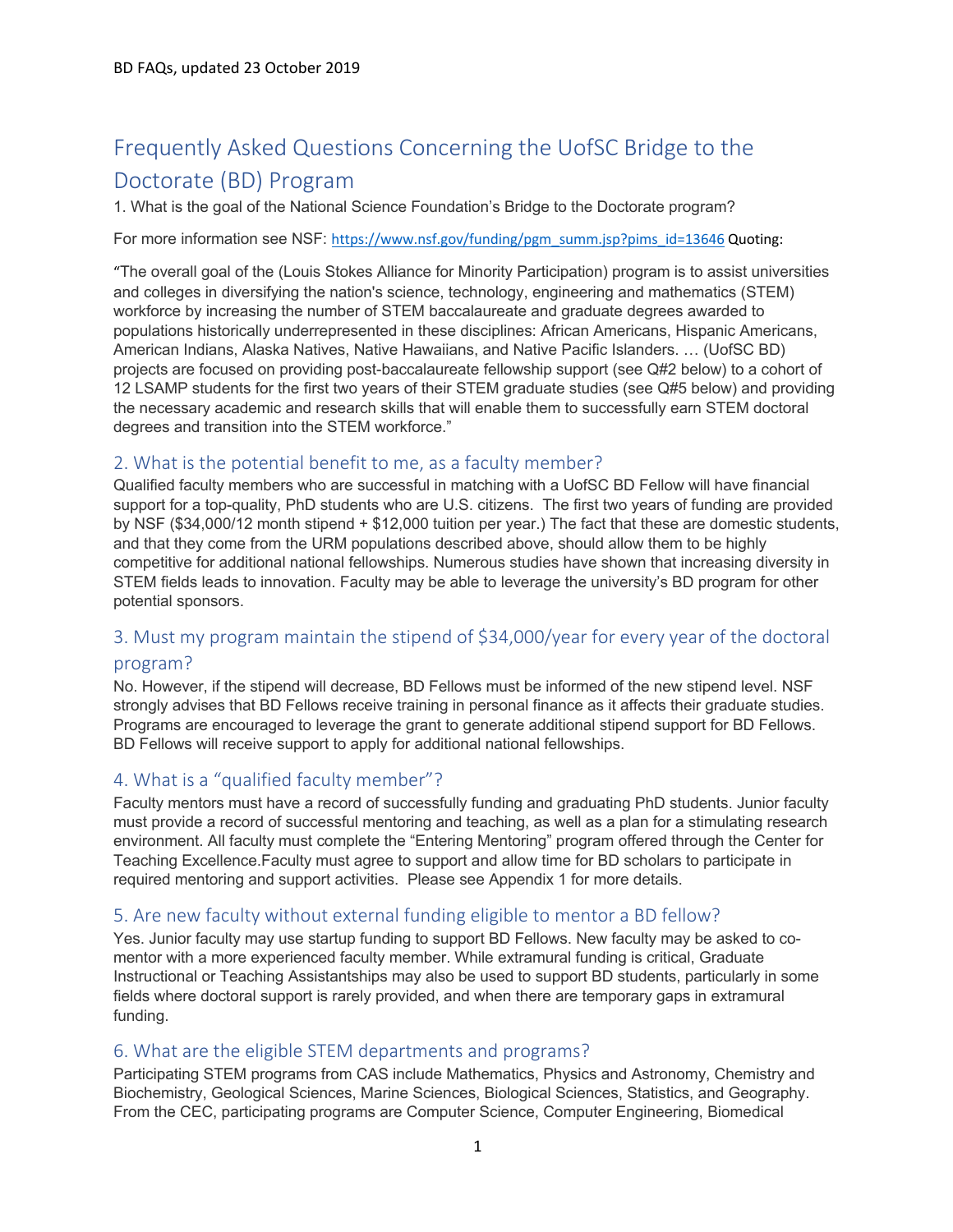Engineering, Chemical Engineering, Civil and Environmental Engineering, Electrical Engineering, Mechanical Engineering, and Nuclear Engineering.

# 7. How can faculty from non-BD departments benefit from this grant?

Prospective BD faculty members can promote their inter-disciplinary research programs to prospective BD fellows; these students may find interdisciplinarity an attractive feature of research at UofSC. While the BD student will receive their doctoral degree from a BD program, non-BD faculty may be part of the research and professional development environment, dissertation committee, or possibly doctoral coadvisor.

## 8. What are the eligibility requirements for prospective students?

- Baccalaureate or Masters degree and an academic record that supports admission to graduate studies in the doctoral program of interest;
- Baccalaureate or Masters degree must be from a college or university that is part of an LS-AMP alliance nationwide. There are over 40 active alliances, and over 300 eligible colleges and universities (please confirm with UofSC BD administrators if there are questions;
- Must have received their degree in 1991 or subsequent year (students who have worked in industry or otherwise been out of school for many years may apply for the BD);
- Student must have been involved with a formal activity within their LS AMP program. The BD team will verify involvement with the LS AMP program at the baccalaureate/Masters institution if applicants don't know or cannot provide verification. Note that involvement is loosely defined and could include: a travel grant of any size; participation in an LS AMP-organized poster session, workshop, peer-support group; financial support for research, etc. Note that NSF will require all BD Fellows to provide LS-AMP verification/documentation; the BD team will assist with this as needed.
- Member of one of the NSF-designated URM groups listed above.
- U.S. citizen. NSF does not allow holders of green cards, or DACA (Deferred Action for Childhood Arrivals) students to receive BD funding.

# 9. How will the selection of BD Scholars and matching with faculty advisors be

## accomplished?

A committee consisting of BD PIs and selected faculty members will select Fellows in consultation with the Graduate Directors from each Academic Program. Note that BD Fellows MUST be accepted by the graduate program of interest in order to receive the award. We are consulting other BD programs for best practices.

# 10. What can faculty and departments to assist the BD program?

Please feel free to advertise the program with your colleagues at other LS AMP institutions. We are in the process of recruiting applicants for an incoming cohort of 12 students for **Fall 2020**. We are developing informational flyers and updating the USC BD website. In addition:

- Please encourage your Faculty to participate in the Entering Mentoring program through the Center for Teaching Excellence.
- Consider increasing faculty participation in the Center for Teaching Excellence, Teaching Towards Inclusive Excellence Program.
- Consider participation in national training programs to increase diversity in STEM with support from your College. For example, https://sites.google.com/wisc.edu/facilitatingenteringresearch/home
- Begin departmental discussions regarding how to increase recruitment of diverse students. For example, are their discipline specific societies that could be used to advertise specific doctoral programs and research activities?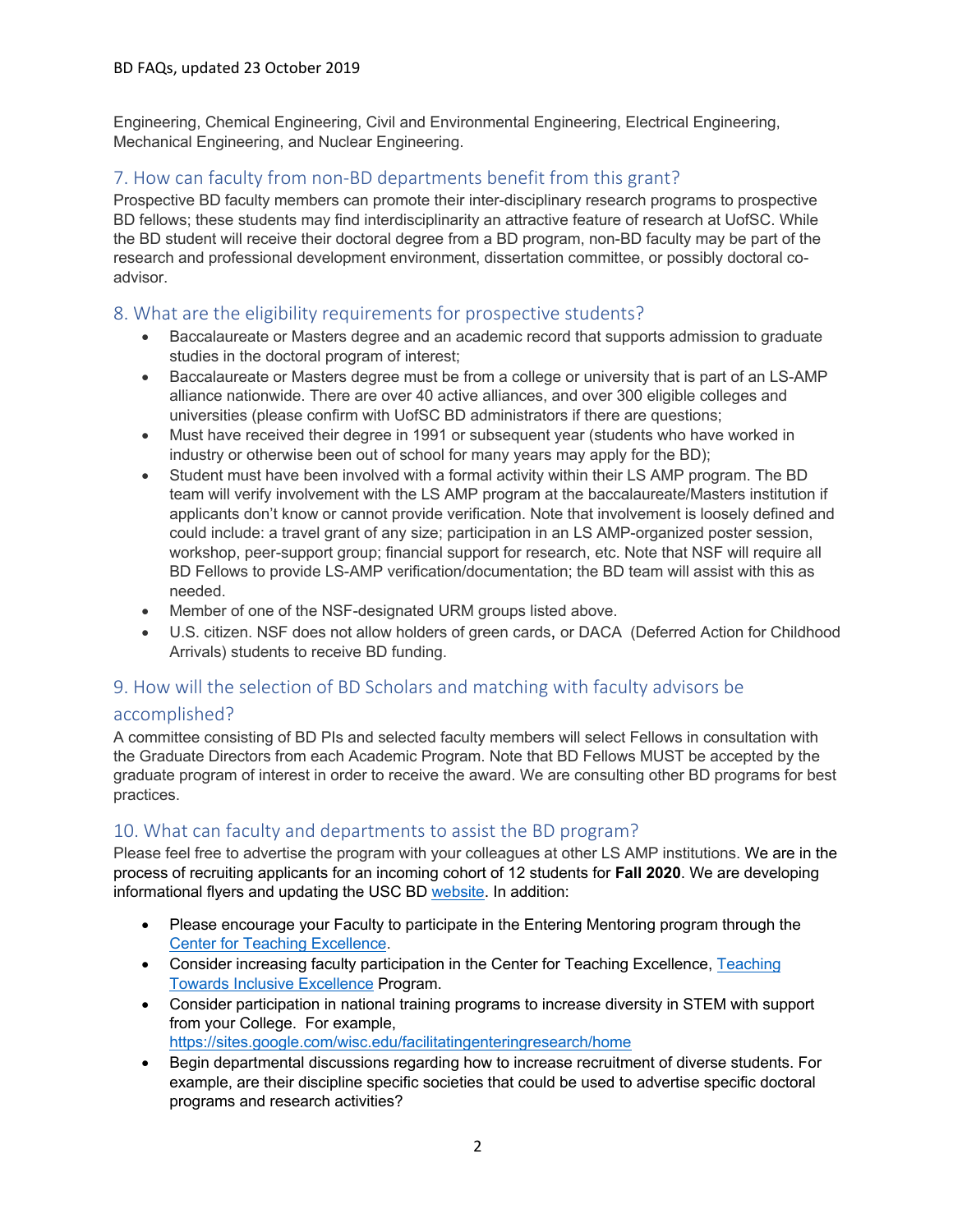- Begin departmental discussions about how to provide funding or other incentives in years 3 and beyond.
- Request graduate application fee waivers from BD PIs.
- Are their discipline specific training that could be conducted that facilitates graduate student success, i.e., writing seminars, national fellowship workshops, etc.

# 11. What is the lifetime of the NSF Bridge to the Doctorate grant?

The BD grant officially ends in 2021.If successful, the UofSC can submit a competitive renewal and support a new cohort of 12 students every two years.